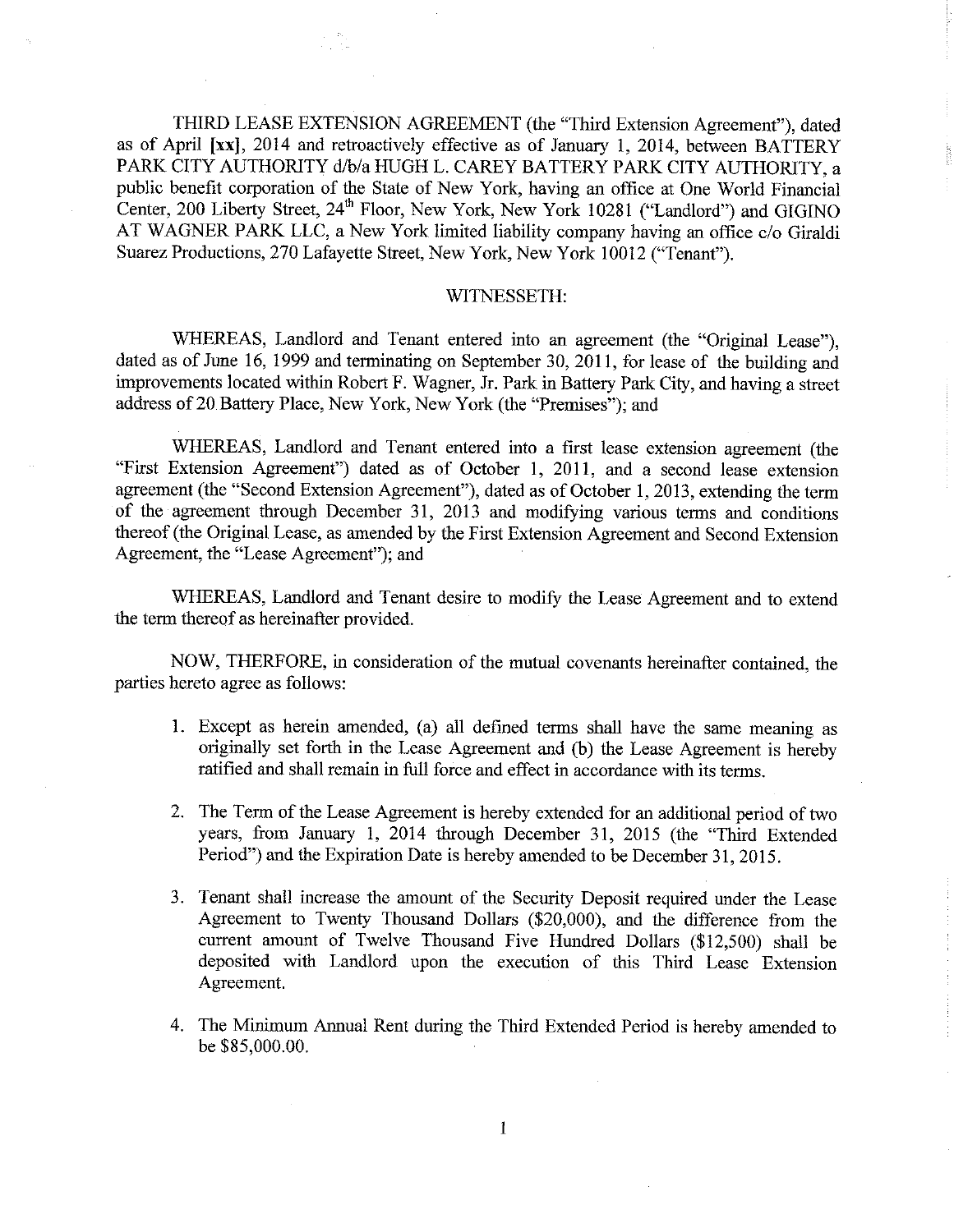- 5. During the Third Extended Period, Tenant shall pay to Landlord, in addition to Minimum Manual Rent, annual sums of percentage rent ("Third Extended Period Percentage Rent") in an amount equal to eight and one-half percent (8.5%) of Gross Revenue collected by Tenant during each such calendar year, or portion thereof, minus the Minimum Annual Rent for such calendar year. The Third Extended Period Percentage Rent shall not be due and owing for any calendar year, or portion thereof, in which eight and one-half percent (8.5%) of Gross Revenue does not exceed Minimum Annual Rent.
- 6. Except as otherwise set forth in this Third Extension Agreement, the Third Extended Period Percentage Rent shall be paid in the same manner as payment of the Percentage Rent set forth in Section 3.04 of the Lease Agreement.
- 7. Effective as of the date of this Third Extension Agreement, the following sentence is added to the end of Subsection  $3.05(B)$  and shall constitute a part thereof:

"Each Annual Percentage Rent Statement shall be certified by an independent public accounting firm (the "C.P.A.") approved by Landlord, approval of which shall not be unreasonably withheld. Such certification shall include; without limitation, a statement by C.P.A. that an examination of Tenant's books and records has been conducted by the C.P.A. in accordance with generally accepted auditing standards consistently applied and that the Annual Percentage Rent Statement has been prepared in accordance with generally accepted accounting principles consistently applied."

- 7. Except as amended herein, the Lease Agreement and all the covenants, terms, conditions and provisions thereof (a) are hereby ratified and confirmed in all respects mad (b) shall bind and inure to the benefit of the parties thereto and their respective successors, except as may be provided in the Lease Agreement, as modified hereby, their respective assigns.
- Tenant represents to Landlord that this Third Extension Agreement was not brought about or procured through any real estate broker, and Tenant agrees that should any claim be made by may broker, licensed or otherwise, for a brokerage commission or other compensation in connection with this Third Extension Agreement, through or on account of any acts of Tenant or its representatives, Tenant will indemnify and hold harmless Landlord from any mad all liabilities and expenses in connection therewith.
- 9. This Third Extension Agreement shall not be binding upon Landlord unless and until it is signed by Landlord.

## [SIGNATURE PAGE FOLLOWS]